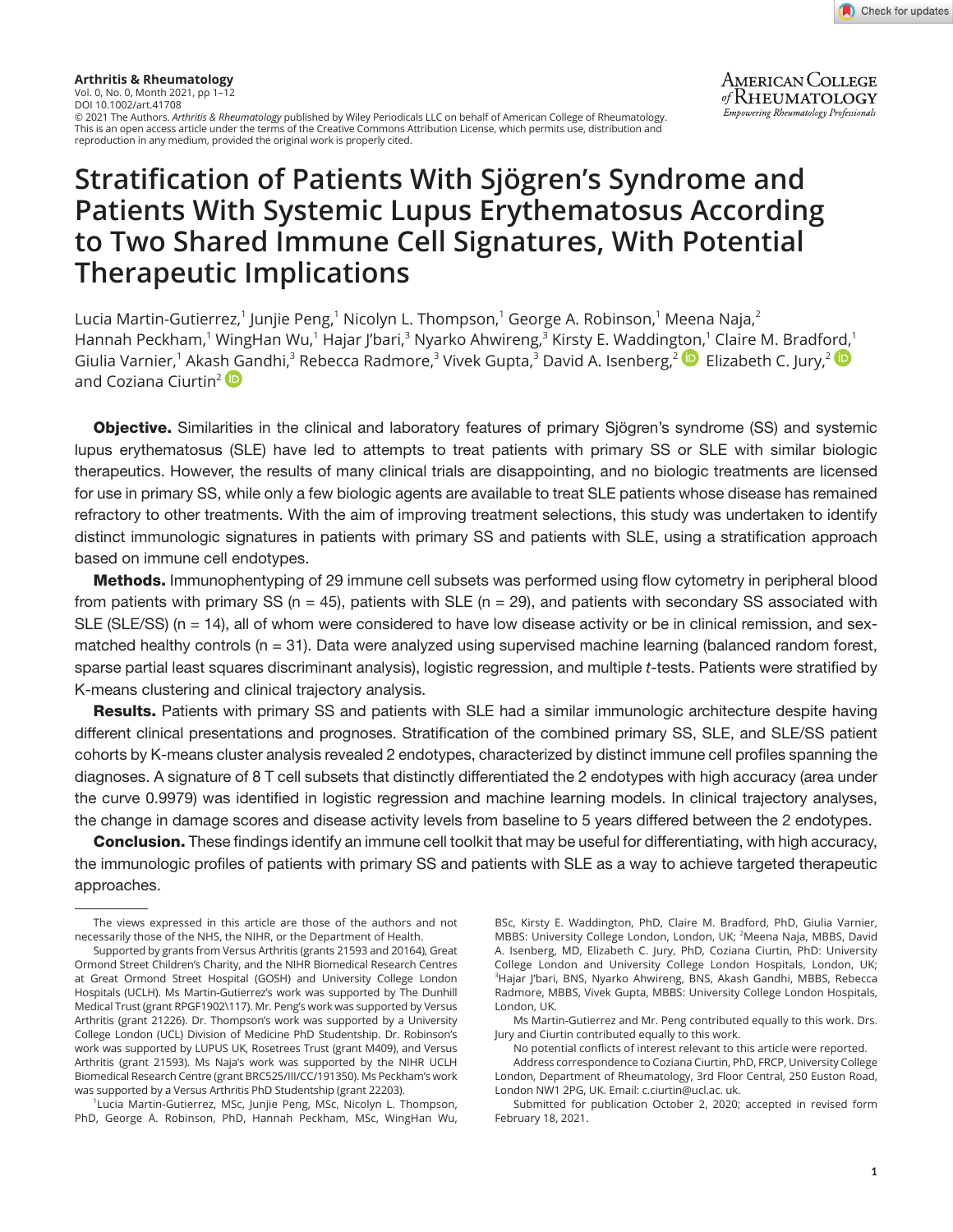## **INTRODUCTION**

Primary Sjögren's syndrome (SS) and systemic lupus erythematosus (SLE) are chronic autoimmune rheumatic diseases that primarily affect women and that share common characteristics, including genetic, as well as clinical and serologic characteristics (1). Although significant progress has been made toward improving treatment and patient-related outcomes in primary SS and SLE, there is still a need for improvement in early diagnosis and adequate therapy monitoring, as well as new treatments for manifestations refractory to approved therapies and better strategies to address comorbidities (1).

Primary SS and SLE share etiopathogenic links. Both diseases are associated with a large number of major genetic susceptibility loci, such as HLA class II variants BLK, IRF5, and STAT4 (2–4), while neutrophil degranulation was identified as the most significantly enriched functional epigenetic pathway in both diseases (5). In addition, a gene expression meta-analytic strategy identified transcriptomic similarities comprising overexpressed genes related to interferon (IFN)–mediated signaling pathways as well as pathways mediated by other cytokines, and similar responses to viral infection (6). The IFN signature, defined as an increased expression of type I IFN–regulated genes, has been shown to be associated with increased disease activity in both SLE and primary SS (7,8). SLE and SS are also characterized by common environmental factors (9,10), aberrant B cell (11) and T cell activation (12,13), and autoantibody production (14,15), which are reflected in the similar therapeutic approaches (16,17).

However, the clinical evolution of both primary SS and SLE is difficult to predict, as patients present at different stages in the course of their disease with diverse clinical manifestations. This suggests that distinct pathways driving chronic inflammation and immune dysregulation in primary SS and SLE are activated at a certain point in the disease course (18,19). Therefore, recognizing the underlying molecular and cellular abnormalities characterizing patient-specific disease manifestations could identify markers for disease course prediction and tailored treatment strategies.

Previous efforts to stratify patients with SLE based on gene expression identified different mechanisms of disease progression, as well as distinct clinical manifestations (20,21). Similarly, research into stratification of patients with primary SS revealed distinct patient clusters driven by an association between activated CD4+ and CD8+ T cell signatures, disease activity and glandular inflammation (22), presence or absence of SSA/SSB antibodies, presence or absence of various HLA genetic markers (23), or distinctive clinical phenotypes (24). Recognizing that immune signatures, rather than the diagnostic label in certain patients, are likely to be more important in defining the disease, researchers recently proposed a molecular taxonomy–derived reclassification of autoimmune rheumatic diseases to reflect their pathogenesis and support better patient selection for clinical trials (the PRECISESADS project) (25).

Our hypothesis is that patients with primary SS and patients with SLE share immunologic features that span diagnostic boundaries, and recognition of these features could support the development of personalized medicine strategies and thus lead to better treatment selection. In particular, we suggest that stratification based on immune cell phenotype between certain groups of patients with primary SS and patients with SLE could support the implementation of similar therapeutic strategies (e.g., use of treatments licensed for SLE in patients with primary SS with similar immunologic makeup). Furthermore, we propose a new approach of including patients with an overlapping clinical phenotype and features of both diseases, such as patients with secondary SS associated with SLE (SLE/SS), which account for 14–17.8% of SLE patient cohorts (26,27).

Using machine learning approaches in a mixed cohort of patients with primary SS, those with SLE, and those with SLE/ SS, we established 2 new disease endotypes based on peripheral blood immune signatures. Results were predictive of characteristic long-term disease activity and damage trajectories.

## **PATIENTS AND METHODS**

**Study subjects.** Peripheral blood was obtained from patients with primary SS ( $n = 45$ ), patients with SLE ( $n = 29$ ), and patients with SLE and secondary SS ( $n = 14$ ) who were recruited from the Autoimmune Rheumatic Diseases Clinic at the University College London Hospitals NHS Foundation Trust. Patients with primary SS or SLE/SS satisfied the American–European Consensus Group criteria for SS (28). All SLE patients fulfilled the revised Systemic Lupus International Collaborating Clinics (SLICC) criteria for SLE (29). Table 1 shows baseline clinical and demographic characteristics of the patient cohorts. Healthy controls with no symptoms of dryness (n = 31; mean age 44 years, range 20–77 years) were also recruited, matched for sex (all participants were women) and ethnicity. All subjects were enrolled in accordance with ethics regulations approved by the National Research Ethics Service Committee South East Coast–Surrey (reference no. 14/LO/2016) following written informed consent. Peripheral blood mononuclear cells (PBMCs) were isolated from peripheral blood using Ficoll-Hypaque density-gradient centrifugation. A detailed description of data collection methodology is available in the Supplementary Methods (available on the *Arthritis & Rheumatology* website at [http://online](http://onlinelibrary.wiley.com/doi/10.1002/art.41708/abstract)  [library.wiley.com/doi/10.1002/art.41708/abstract](http://onlinelibrary.wiley.com/doi/10.1002/art.41708/abstract)).

Flow cytometry. A total of 10<sup>6</sup> PBMCs were prelabeled with LIVE/DEAD Fixable Blue Dead Cell Stain (Invitrogen Life Technologies) before washing and resuspending in cell staining buffer (1% fetal bovine serum, 0.01% sodium azide) and surface staining for B cell and T cell subsets for 30 minutes at 4°C. Cells were fixed in 1% paraformaldehyde prior to analysis (See Supplementary Figure 1 for gating strategy, available on the *Arthritis & Rheumatology* website at [http://onlinelibrary.wiley.com/doi/10.1002/](http://onlinelibrary.wiley.com/doi/10.1002/art.41708/abstract) [art.41708/abstract\)](http://onlinelibrary.wiley.com/doi/10.1002/art.41708/abstract). A minimum of  $3 \times 10^5$  events were collected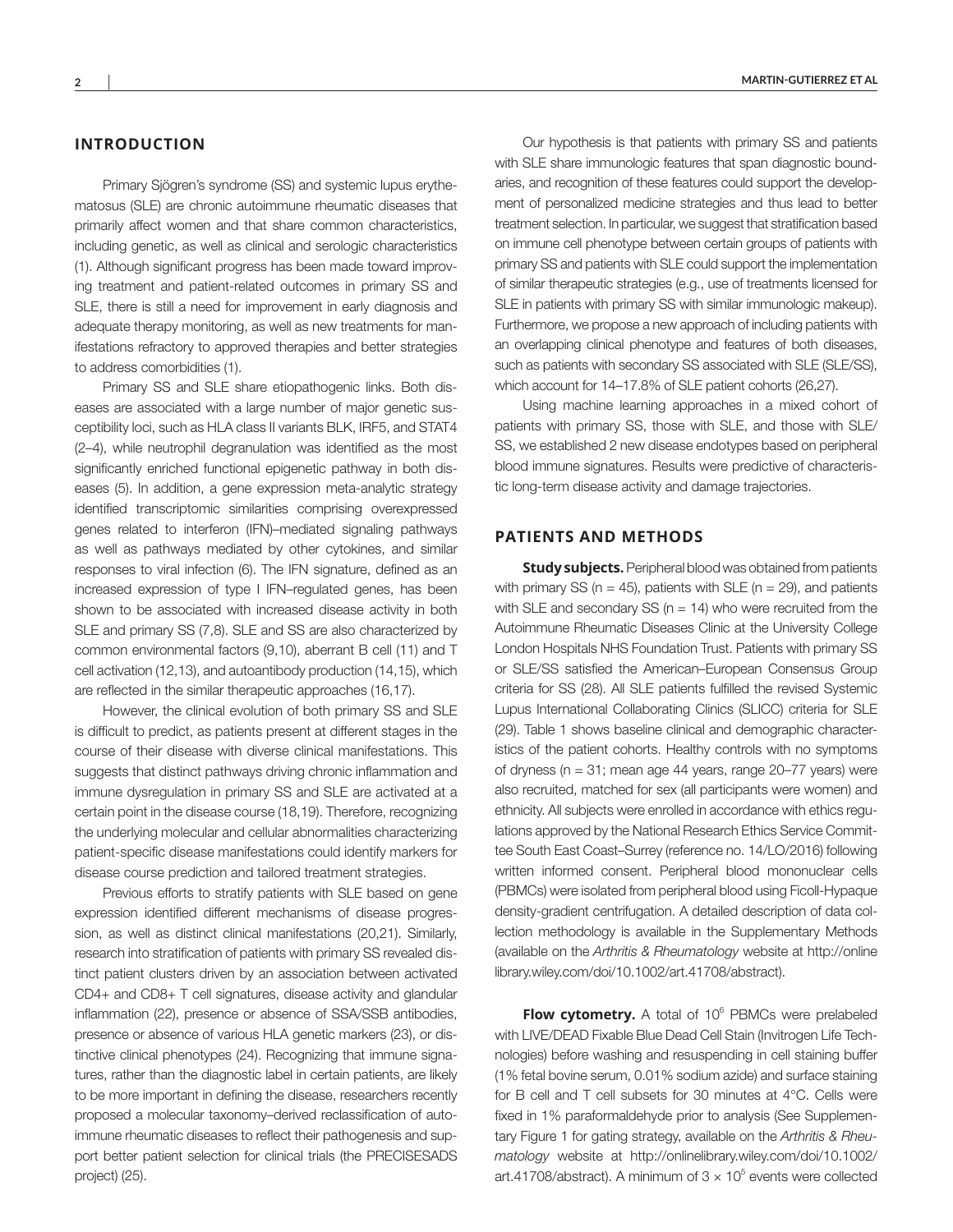|                                                                                  | Primary SS              | <b>SLE</b>              | SLE/SS                   | $P+$                     |
|----------------------------------------------------------------------------------|-------------------------|-------------------------|--------------------------|--------------------------|
| No. of patients                                                                  | 45                      | 29                      | 14                       | $\sim$                   |
| Demographic characteristics                                                      |                         |                         |                          |                          |
| Age, mean (range) years                                                          | 59 (30-78)              | 48 (21-72)              | $55(26-56)$              | 0.003 <sup>‡</sup>       |
| Race/ethnicity, no.                                                              |                         |                         |                          |                          |
| White                                                                            | 31                      | 14                      | 8                        | <b>NS</b>                |
| Asian                                                                            | $\mathcal{G}$           | 6                       | 3                        | <b>NS</b>                |
| <b>Black</b>                                                                     | 5                       | 7                       | $\mathsf 3$              | <b>NS</b>                |
| Other/unknown                                                                    | $\overline{0}$          | $\overline{2}$          | $\overline{0}$           | $\overline{\phantom{0}}$ |
| Disease duration, mean (range) years                                             | $11.84(3-33)$           | $20.15(0-39)$           | 24.71 (9-38)             | 0.002 <sup>‡</sup>       |
| Laboratory markers                                                               |                         |                         |                          |                          |
| WBC count, median (IQR) ×10 <sup>3</sup> /mm <sup>3</sup> (normal 3-10)          | 4.92                    | 5.59                    | 5.645                    | <b>NS</b>                |
|                                                                                  | $(4.14 - 6.53)$         | $(4.24 - 7.46)$         | $(4.64 - 8.60)$          |                          |
| Neutrophils, median (IQR) $\times$ 10 <sup>9</sup> /liter (normal 2.0–7.5)       | 2.965                   | 3.42                    | 3.55                     | <b>NS</b>                |
|                                                                                  | $(1.99 - 4.25)$         | $(2.56 - 4.26)$         | $(2.88 - 4.54)$          |                          |
| Lymphocytes, median (IQR) $\times$ 10 <sup>9</sup> /liter (normal 1.2-3.65)      | 1.42<br>$(1.11 - 1.79)$ | 1.49<br>$(1.01 - 2.22)$ | 1.615                    | <b>NS</b>                |
| Hgb, median (IQR) mg/liter (normal 115-155)                                      | 130                     | 128                     | $(1.30 - 2.31)$<br>125.5 | <b>NS</b>                |
|                                                                                  | $(120.0 - 134.2)$       | $(123 - 140)$           | $(114.7 - 136.0)$        |                          |
| Platelets, median (IQR) ×10 <sup>9</sup> /liter (normal 150-400)                 | 226.5                   | 248                     | 249                      | <b>NS</b>                |
|                                                                                  | $(213.5 - 273.0)$       | $(213.5 - 297.0)$       | $(233.0 - 278.5)$        |                          |
| ESR, median (IQR) mm/hour (normal 0-20)                                          | 14                      | 16                      | 24                       | <b>NS</b>                |
|                                                                                  | $(5.50 - 22.5)$         | $(8-23)$                | $(7.25 - 41.5)$          |                          |
| C-reactive protein level, median (IQR) gm/liter (normal                          | 1.4                     | 2.4                     | 3.1                      | <b>NS</b>                |
| 0-5 mg/liter)                                                                    | $(0.75 - 2.55)$         | $(1.34 - 4.65)$         | $(1.03 - 6.15)$          |                          |
| Complement C3 level, median (IQR) gm/liter (normal                               | 1.06                    | $\mathbf{1}$            | 0.9                      | <b>NS</b>                |
| $0.9 - 1.8$                                                                      | $(0.91 - 1.26)$         | $(0.86 - 1.28)$         | $(0.83 - 1.14)$          |                          |
| IgG, median (IQR) gm/liter (normal 7-16)                                         | 14.19                   | 12.6                    | 18.53                    | <b>NS</b>                |
|                                                                                  | $(11.5 - 17.6)$         | $(9.11 - 15.1)$         | $(14.0 - 20.5)$          |                          |
| Anti-Ro/SSA positive, no. (%)                                                    | 37(82)                  | 13(45)                  | 10(71)                   | 0.0033                   |
| Anti-La/SSB positive, no. (%)                                                    | 24(53)                  | 5(17)                   | 4(29)                    | 0.0056                   |
| RF, no. (%)                                                                      | 27(60)                  | 2(7)                    | 3(21)                    | < 0.0001                 |
| Anti-dsDNA positive, no. (%)                                                     | 2(4)                    | 11 (38)<br><b>NA</b>    | 6(42)                    | 0.007<br><b>NS</b>       |
| Positive findings on salivary gland biopsy<br>Disease activity and damage scores | 10(22)                  |                         | 4(29)                    |                          |
| SLEDAI-2K                                                                        |                         |                         |                          |                          |
| Median (IQR)                                                                     | <b>NA</b>               | $2(0-4)$                | $2(0-4)$                 | <b>NS</b>                |
| Mean (range)                                                                     | <b>NA</b>               | $2.50(0-10)$            | $1.92(0-4)$              | <b>NS</b>                |
| SLICC/ACR damage index                                                           |                         |                         |                          |                          |
| Median (IOR)                                                                     | <b>NA</b>               | $0(0-0.25)$             | $1(0-2)$                 | 0.0385                   |
| Mean (range)                                                                     | <b>NA</b>               | $0.32(0-2)$             | $1.08(0-4)$              | 0.0385                   |
| <b>ESSDAI</b>                                                                    |                         |                         |                          |                          |
| Median (IQR)                                                                     | $1(0-2.5)$              | <b>NA</b>               | $1.50(0-3.5)$            | <b>NS</b>                |
| Mean (range)                                                                     | $2.07(0-18)$            | <b>NA</b>               | $2.67(0-13)$             | <b>NS</b>                |
| SSDDI                                                                            |                         |                         |                          |                          |
| Median (IQR)                                                                     | $1(1-2)$                | <b>NA</b>               | $2(1-2)$                 | <b>NS</b>                |
| Mean (range)                                                                     | $1.65(0-8)$             | <b>NA</b>               | $1.58(0-4)$              | <b>NS</b>                |
| Treatments, no. (%)                                                              |                         |                         |                          |                          |
| <b>HCQ</b>                                                                       | 24(53)                  | 21(72)                  | 2(14)                    | 0.0016                   |
| Prednisolone <10 mg/day                                                          | 3(7)                    | 17(59)                  | 4(29)                    | < 0.0001                 |
| Prednisolone ≥10 mg/day                                                          | 0(0)                    | 1(3)                    | 1(7)                     | <b>NS</b>                |
| <b>AZA</b>                                                                       | 1(2)                    | 6(21)                   | 3(21)                    | 0.0219                   |
| <b>MMF</b>                                                                       | 0(0)                    | 7(24)                   | 3(21)                    | 0.0026                   |
| <b>MTX</b>                                                                       | 2(4)                    | 1(3)                    | 1(7)                     | <b>NS</b>                |
| CYC                                                                              | 1(2)                    | 5(17)                   | 3(21)                    | 0.0367                   |
| RTX                                                                              | 0(0)                    | 4(14)                   | 0(0)                     | 0.0141                   |
| Time since last dose of RTX, mean (range) years                                  | $\equiv$                | $8(4-16)$               |                          | $\equiv$                 |

Table 1. Demographic and baseline clinical characteristics of the patients with primary SS, patients with SLE, and patients with SLE/SS\*

\* All patients were women. NS = not significant; WBC = white blood cell; IQR = interquartile range; Hgb = hemoglobin; ESR = erythrocyte sedimentation rate; RF = rheumatoid factor; anti-dsDNA = anti-double-stranded DNA; NA = not applicable; SLEDAI-2K = Systemic Lupus Erythematosus Disease Activity Index 2000; SLICC/ACR = Systemic Lupus International Collaborating Clinics/American College of Rheumatology; ESSDAI = EULAR Sjögren's Syndrome Disease Activity Index; SSDDI = Sjögren's Syndrome Disease Damage Index; HCQ = hydroxychloroquine; AZA = azathioprine; MMF = mycophenolate mofetil; MTX = methotrexate; CYC = cyclophosphamide; RTX = rituximab.

† Except where indicated otherwise, *P* values are for comparisons among all 3 groups, determined using Kruskal-Wallis test or Mann-Whitney test and Dunn's test for multiple comparisons. *P* values less than 0.05 were considered significant.

‡ Patients with primary Sjögren's syndrome (SS) versus patients with systemic lupus erythematosus (SLE).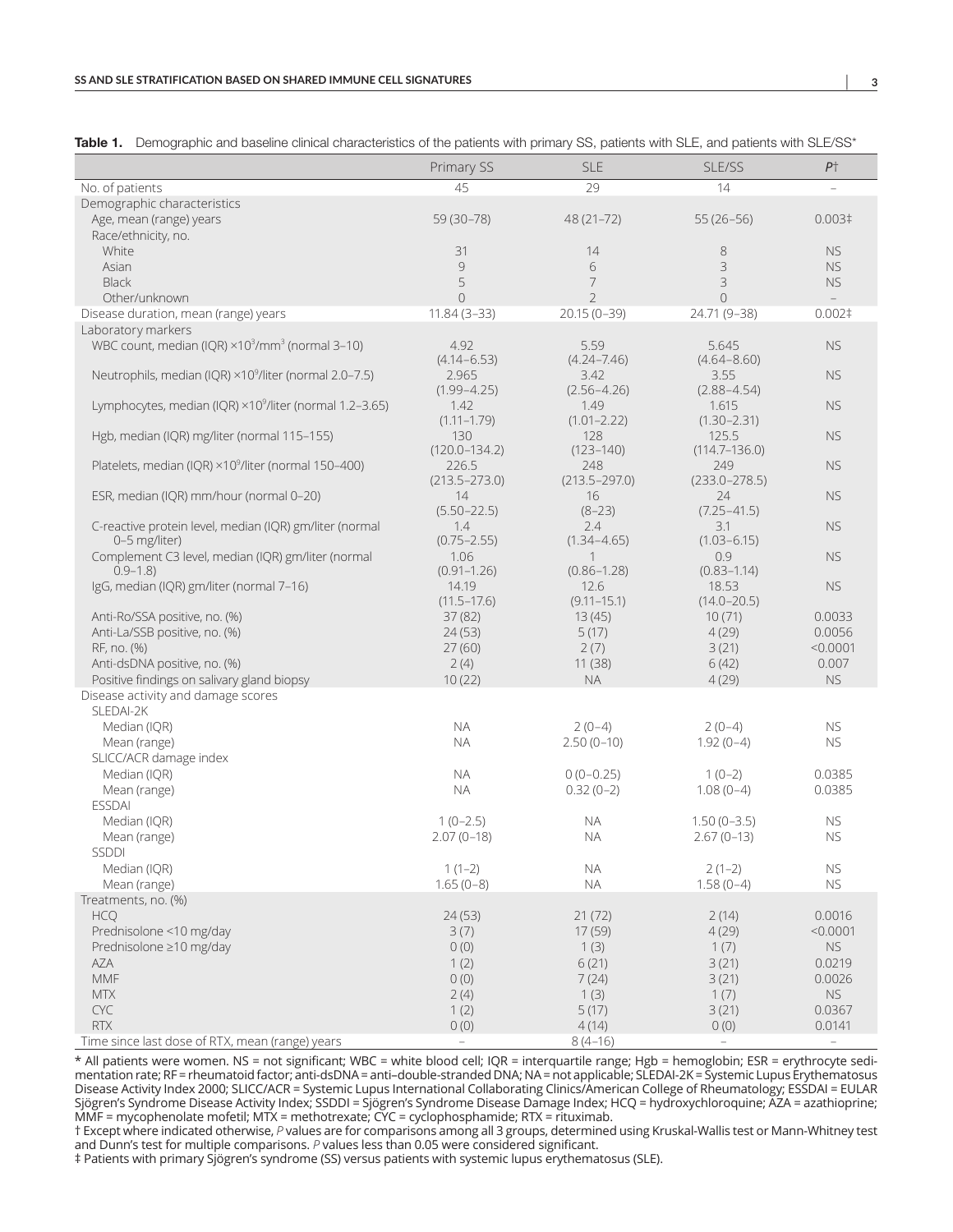on an LSRII flow cytometer (Becton Dickinson), and data were analyzed using FlowJo software (Tree Star).

**Statistical analysis.** The study design and statistical analyses are summarized in Figure 1. Analysis of the demographic data was performed using GraphPad Prism software version 8. In each group, values are expressed as the mean and range or median and interquartile range, depending on data distribution, which was tested using the Kolmogorov-Smirnov test. Nonparametric 2-tailed Mann-Whitney test, Kruskal-Wallis test, and Dunn´s multiple comparison test were performed. Categorical variables were compared using chi-square tests. Correlation analyses of nonparametric data were performed using Spearman's correlation tests. *P* values less than 0.05 were considered significant. Data, including demographic data, immunophenotyping data, and longitudinal clinical data, were stored in Microsoft Excel.

The immunophenotyping data were compared between the different populations including healthy controls, those with SS, those with SLE, those with SLE/SS, and the stratified patient groups. Other statistical analyses were performed in R version 3.5.2 [\(https://www.R-project.org/](https://www.R-project.org/)).

**Logistic regression for association analysis.** The association between the immunophenotypes of 29 parameters and patient groups was assessed, adjusted for age and ethnicity. For each measurement, the odds ratio (OR) and the 95%



Figure 1. Flow diagram showing the statistical analyses in the study. HC = healthy control; pSS = primary Sjögren's syndrome; SLE = systemic lupus erythematosus; ML = machine learning; BRF = balanced random forest; sPLS-DA = sparse partial least squares discriminant analysis.

confidence interval (95% CI) were determined, and the *P* value was calculated. Forest plots were produced with the ggplot2 package in R, with significant associations highlighted in red (*P* < 0.05).

**Machine learning approaches.** Supervised machine learning approaches, balanced random forest plots, and sparse partial least squares discriminant analysis were applied for classification and parameter identification. A balanced random forest model was used for classification and variable selection using the randomForest package in R. A balanced random forest is an ensemble machine learning algorithm for classification, consisting of numerous decision trees that can increase model accuracy while minimizing the risk of model overfitting, which is often encountered in rare data sets from smaller cohorts; thus, this approach has been employed as a way to obtain validated data from smaller samples (30). Parameters were optimized for the best outcome in each model. A detailed description of the machine learning models and data analysis platforms is available in the Supplementary Methods (available on the *Arthritis & Rheumatology* website at [http://onlinelibrary.wiley.com/](http://onlinelibrary.wiley.com/doi/10.1002/art.41708/abstract) [doi/10.1002/art.41708/abstract](http://onlinelibrary.wiley.com/doi/10.1002/art.41708/abstract)).

**Clinical trajectory analysis.** The trajectories of patient clinical measures over time (expressed as visits/year;  $n = 5$ ) are depicted by a spaghetti plot. The flow of the longitudinal data of patients (those with SS, those with SLE, and those with SLE/ SS;  $n = 88$ ) is shown in each plot, where each line represents one parameter from each patient. Smoothing lines were added to indicate the trend of patient groups as identified from K-means clustering analysis. Plots were produced using R package "ggplot2."

#### **RESULTS**

**Similar immunologic architecture comprising a shared immune signature in patients with primary SS and patients with SLE.** We compared routinely available clinical information from patients with primary SS, those with SLE, and those with SLE/SS to determine whether it could be used to identify similarities and differences between the patient groups irrespective of diagnosis (Table 1). Patients with primary SS were older (mean age 59 years, range 30–78 years) compared to patients with SLE (mean age 48 years, range 21–72 years) and patients with SLE/SS (mean age 55 years, range 26– 56 years). All patients were women. Disease activity scores were not different between the patient groups when comparing the EULAR Sjögren's Syndrome Disease Activity Index (ESSDAI) (31) and Systemic Lupus Erythematosus Disease Activity Index 2000 (SLEDAI-2K) (32) scores, as applicable. Of note, the majority of patients included in this study had low or no disease activity. In comparing the SLICC/American College of Rheumatology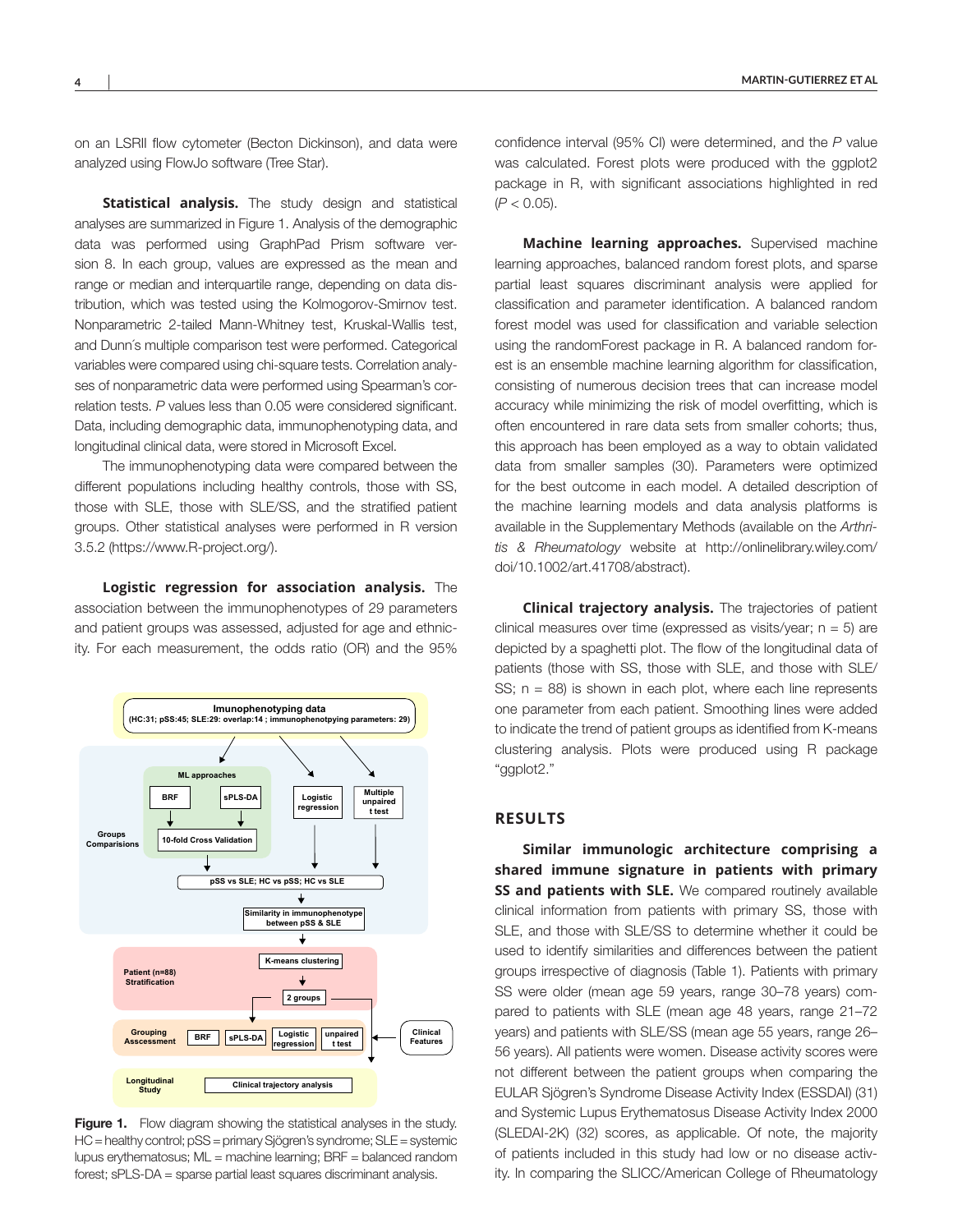

Figure 2. Immunologic architecture in patients with primary Sjögren's syndrome (pSS) and patients with systemic lupus erythematosus (SLE). A, Volcano plots showing differences in B and T cell subset frequencies (among 29 immune cell subsets) in patients with primary SS (n = 45) versus patients with SLE (n = 29) (more details in Supplementary Figure 1 [\[http://onlinelibrary.wiley.com/doi/10.1002/art.41708/ abstract\]](http://onlinelibrary.wiley.com/doi/10.1002/art.41708/abstract)). Log10 *P* values were determined by unpaired t-test; horizontal line indicates the cutoff for a significant difference in fold change values. **B**, Violin plots showing percentages of immune cell subsets in patients with SLE and patients with primary SS. Data are the mean  $\pm$  SEM.  $* = P < 0.05$ ;  $* = P < 0.01$ , by unpaired *t*-test. C, Forest plots showing odds ratios with 95% confidence intervals (95% CIs) for the differential frequencies of 29 immunologic parameters between patients with SLE and patients with primary SS, in a univariate logistic regression model adjusted for age and ethnicity. All patients were women. D, Area under the receiver operating characteristic curve (AUC) assessing performance of the balanced random forest model, adjusted for age and ethnicity, for distinguishing patients with SLE from patients with primary SS based on immune cell profiles. E, Sparse partial least squares discriminant analysis (sPLS-DA) assessing overlap of all 29 immune cell types between patients with primary SS and patients with SLE. Results are individual distribution points with confidence ellipses, in SLE (blue) and primary SS (orange). Bm = mature B; eBm5 = effector memory Bm5; lBM5 = late memory Bm5; CM = central memory T; EMRA = CD45RA+ effector memory T; TEM = effector memory T; CD4+ act = activated CD4+ T cells; CD8+ Resp = responder CD8+ T cells.

Damage Index (SDI) scores (33) between groups, patients with SLE/SS had increased SDI scores compared to SLE patients, whereas SDI scores were not significantly different between patients with primary SS and patients with SLE/SS.

The 3 patient groups were also strikingly similar in most other clinical and laboratory features, except in the comparison of disease duration, which was significantly longer in patients with SLE compared to patients with primary SS. Anti-Ro and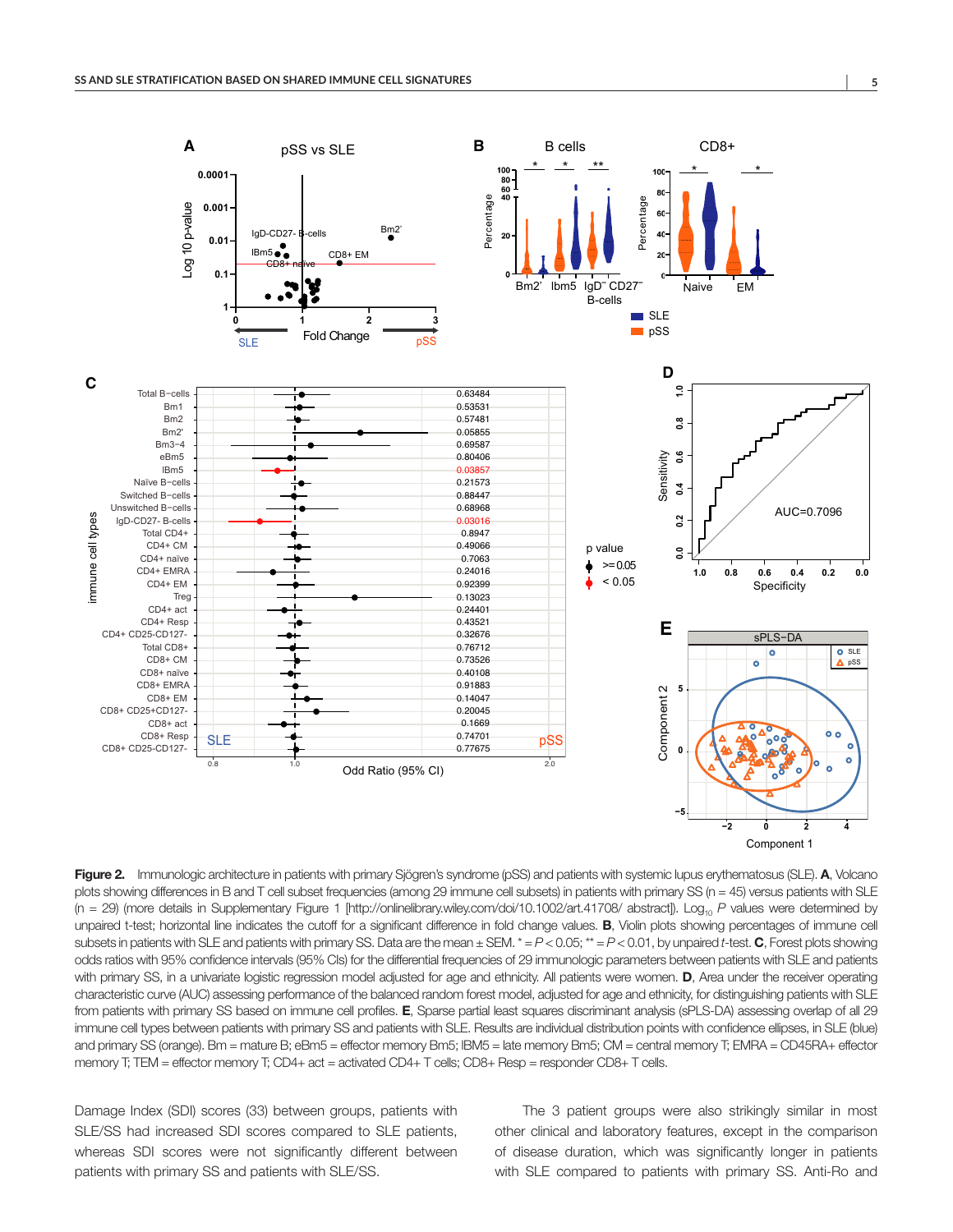anti-La autoantibodies and rheumatoid factor were more common in patients with primary SS compared to patients with SLE. Frequency of treatment with conventional disease-modifying antirheumatic drugs differed significantly among the 3 patient populations. This reflects current practice: fewer patients with primary SS were treated with these agents, as the evidence of their efficacy is very limited. Only 14% of SLE patients had received rituximab 4–16 years before blood samples were collected.

To assess whether immune cell phenotyping could be used to stratify patients within the 3 different autoimmune diseases, 29 different B cell, CD4+ T cell, and CD8+ T cell subsets were

examined (See Figure 1 for the analysis strategy and Supplementary Figure 1 for the gating strategies, available on the *Arthritis & Rheumatology* website at [http://onlinelibrary.wiley.com/](http://onlinelibrary.wiley.com/doi/10.1002/art.41708/abstract) [doi/10.1002/art.41708/abstract](http://onlinelibrary.wiley.com/doi/10.1002/art.41708/abstract)). As expected, patients with primary SS and patients with SLE had disrupted immune cell profiles compared to healthy controls, including alterations in both B cell and T cell subpopulation frequencies (Supplementary Figures 2A–F and Supplementary Figures 3A–F, available on the *Arthritis & Rheumatology* website at [http://onlinelibrary.wiley.](http://onlinelibrary.wiley.com/doi/10.1002/art.41708/abstract) [com/doi/10.1002/art.41708/abstract](http://onlinelibrary.wiley.com/doi/10.1002/art.41708/abstract)), which has also been reported in other studies (34,35).



Figure 3. Differences in immunologic architecture between patients in group 1 (G1) and patients in group 2 (G2) based on multiple *t*-test comparisons. A, Volcano plots showing differences in B and T cell subset frequencies (among 29 immune cell subsets) in group 2 versus group 1. K-means cluster analysis was used to group all patients into 2 endotypes with distinct immune cell profiles. Log<sub>10</sub> P values were calculated using unpaired *t*-test; horizontal line indicates the cutoff for significance. B, Correlation analyses of immunophenotype data from patients in group 1 and group 2. Colors in the heatmap represent Spearman's correlation coefficients for pairs of immune cell types (among 29 immunologic features) in group 1 (upper left) and group 2 (bottom right) (red = positive correlation; blue = negative correlation; dark gray = no significant difference compared to group 1). The intensity of the color is proportional to the strength of the correlation. Color boxes outlined in white indicate significantly different correlations in group 2 compared to group 1 at  $P < 0.05$ , while those outlined in black indicate significant differences at *P* < 0.01. See Figure 2 for other definitions.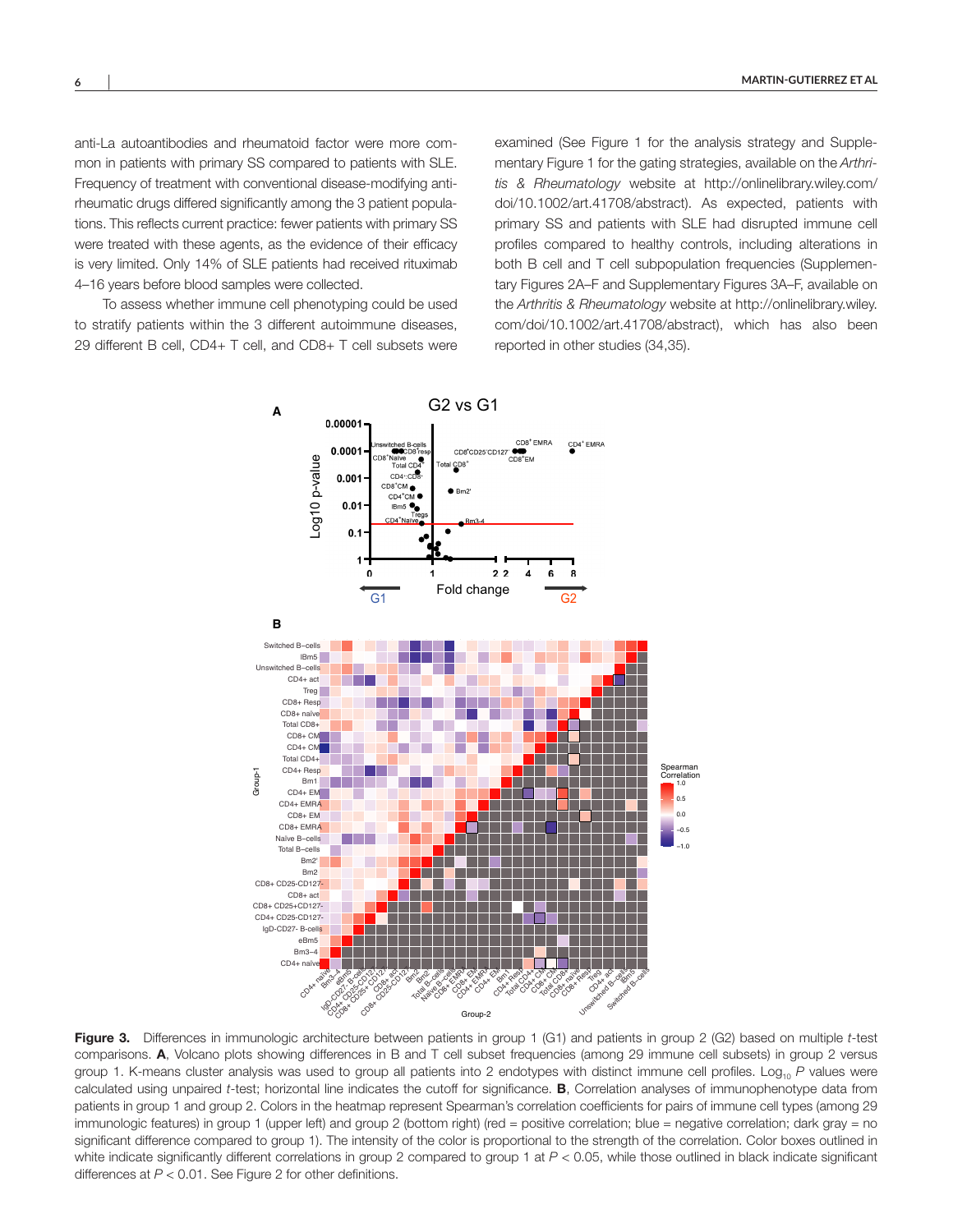However, when comparing the immune profiles of patients with primary SS and patients with SLE using a variety of statistical and machine learning approaches, very few statistically significant differences were observed between the 2 cohorts (Figure 2). Only 5 of 29 immune cell subsets had differential frequencies between patients with primary SS and patients with SLE, as determined by the Mann-Whitney test, Kruskal-Wallis test, and a univariate logistic regression analysis: transitional mature B cells (Bm2′), late memory mature Bm5 cells, IgD–CD27– B cells, and CD8+ naive T and effector memory T (Tem) cells (Figures 2A–C). These findings were confirmed using machine learning approaches, with the optimized balanced random forest model showing a poor performance of these immune cell profiles in distinguishing between primary SS and SLE (area under the curve [AUC] 0.7096) (Figure 2D). Results from the sparse partial least squares discriminant analysis model showed a large overlap between the immune cell profiles of patients with primary SS and those with SLE (Figure 2E). Together, the results of these comprehensive comparison analyses suggest that while patients with SLE and those with SS had multiple significant immune phenotype differences compared to healthy controls, few statistically significant differences in the immune phenotype were observed between patients with SLE and those with SS, despite the patients having different clinical presentations and diagnoses.

**Two groups of patients identified as having shared immune signatures across primary SS, SLE, and SLE/ SS phenotypes irrespective of diagnosis.** Based on the observed similarities of the immunologic architecture and the heterogeneous nature of the disease features of both primary SS and SLE, we hypothesized that immune-based subtypes could be shared between patients with primary SS, those with SLE, and those with SLE/SS. To investigate this, K-means clustering in an unsupervised machine learning algorithm was applied to the immunologic features of the combined patient cohorts (Supplementary Methods, available on the *Arthritis & Rheumatology* website at [http://onlinelibrary.wiley.com/doi/10.1002/art.41708/](http://onlinelibrary.wiley.com/doi/10.1002/art.41708/abstract) [abstract\)](http://onlinelibrary.wiley.com/doi/10.1002/art.41708/abstract). Two distinct patient groups (defined by patient's immune cell profiles) were identified across the combined primary SS, SLE, and SLE/SS patient cohorts (Supplementary Figure 4, available at <http://onlinelibrary.wiley.com/doi/10.1002/art.41708/abstract>): group 1 ( $n = 49$ , including 24 with primary SS, 19 with SLE, and 6 with SLE/SS) and group 2 (n = 39, including 21 with primary SS, 10 with SLE, and 8 with SLE/SS).

Using the same approach for comparison analysis (as shown in Figure 1), multiple *t*-test comparisons of the B cell and T cell subsets revealed significantly different immune cell phenotype patterns with clear differentiation between the groups (Figure 3A and Supplementary Figure 5, available on the *Arthritis & Rheumatology* website at [http://onlinelibrary.wiley.com/doi/10.1002/](http://onlinelibrary.wiley.com/doi/10.1002/art.41708/abstract) [art.41708/abstract\)](http://onlinelibrary.wiley.com/doi/10.1002/art.41708/abstract). Patients in group 1 had elevated frequencies of B cell subsets: late memory Bm5 cells and unswitched memory (IgD+CD27+) B cells, and T cell subsets: total CD4+, CD4+ naive,

CD4+ central memory T (Tcm) cells, and regulatory, CD8+ naive, CD8+ Tcm, and responder (CD8+CD25–CD127+) T cells, as well as an elevated CD4+:CD8+ T cell ratio compared to patients in group 2. Frequencies of Bm2′ plasmablasts (Bm3–4), total CD8+, CD8+ Tem cells, CD4+ and CD8+ CD45RA+ effector memory T (Temra) (CD27–CD45RA+), and CD8+CD25–CD127– cells were significantly reduced in group 1 compared to group 2 (Figure 3A



Figure 4. Differences in immunologic architecture between patients in group 1 (G1) and patients in group 2 (G2) based on univariate logistic regression analyses (adjusted for age and ethnicity). A, Forest plots show the odds ratios with 95% CIs for the associations of 29 immunologic parameters in group 1 and group 2.  $\bf{B}$  and  $\bf{C}$ , AUCs were calculated to assess performance of the balanced random forest model (adjusted for age and ethnicity) in distinguishing group 1 from group 2 patients and group 1 and group 2 patients from healthy controls (HC) (**B**). The top 10 variables contributing to the balanced random forest model are shown (C). The mean decrease in Gini measures the importance of each variable to the model, in that a higher score indicates a higher importance of the variable. **D.** Sparse partial least squares discriminant analysis with all 29 immune cell types was performed to validate the top hits from the predictive model. Results are shown as individual distribution points with confidence ellipses for group 1 (blue) and group 2 (orange). **E**, Factor-loading weights in component 1 are shown for the top 10 ranked immunologic parameters. Colors indicate the group with the maximal mean value. See Figure 2 for other definitions.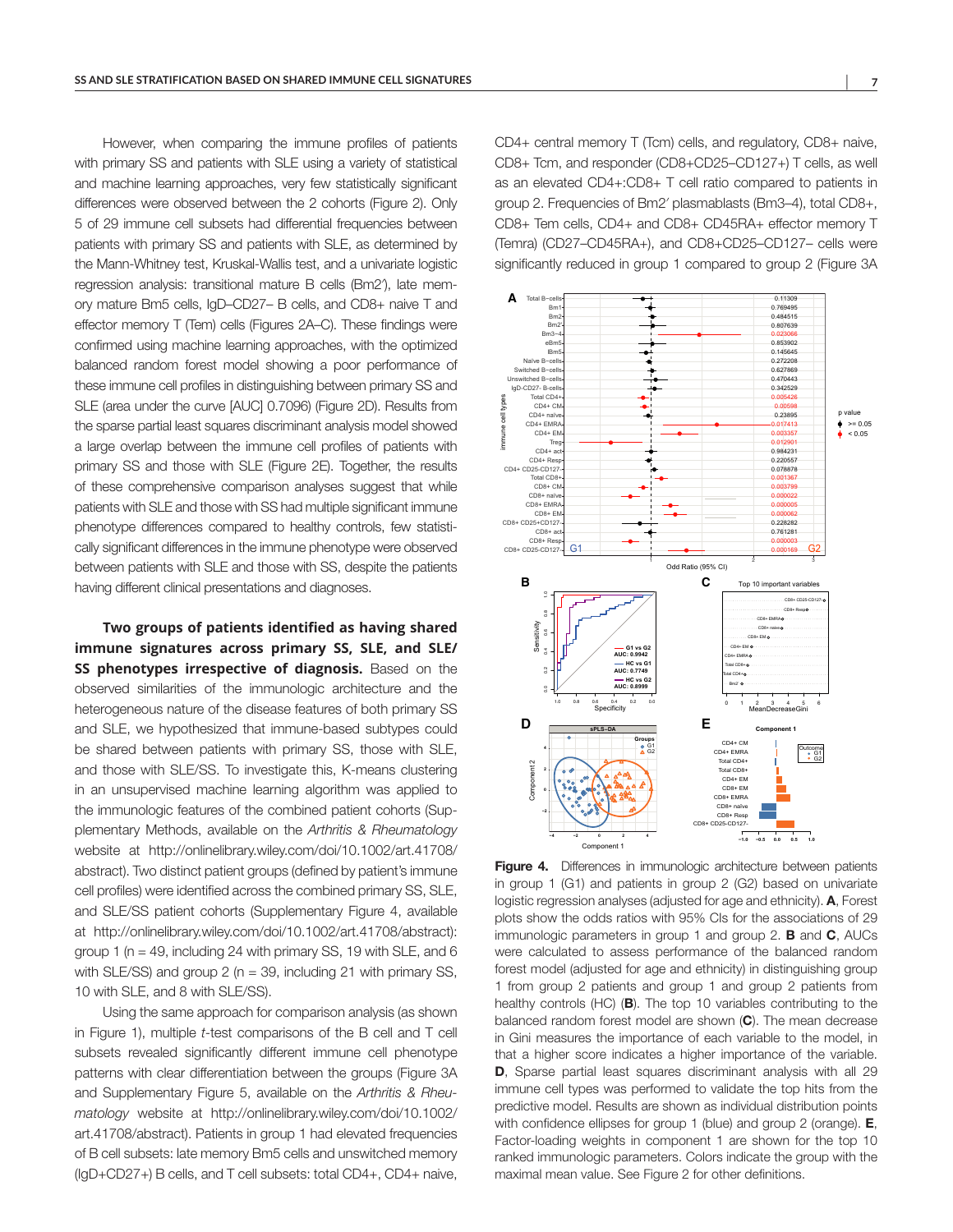and Supplementary Figure 5, available on the *Arthritis & Rheumatology* website at [http://onlinelibrary.wiley.com/doi/10.1002/](http://onlinelibrary.wiley.com/doi/10.1002/art.41708/abstract) [art.41708/abstract\)](http://onlinelibrary.wiley.com/doi/10.1002/art.41708/abstract). Furthermore, a correlation analysis of immune cell frequencies revealed significant differences in immune cell associations between group 1 and group 2 (Figure 3B).

To support these findings, a univariate logistic regression analysis was performed. Nearly half of the immune cell subsets (13 of 29) showed significant alterations in their frequencies between groups (Figure 4A). These results were further confirmed using machine learning approaches, in which the optimized balanced random forest model, with classifications assessed using 10-fold cross-validation, yielded an AUC of 0.9942 for distinguishing between the 2 patient groups (Figure 4B).

The top contributing immune features ranked using the mean decrease in Gini coefficient suggested a strong divergence of CD8+ T cell subsets between patients in group 1 and patients in group 2, including CD8+CD25–CD127–, CD8+ responder (CD127+CD25–), CD8+ Temra, CD8+ naive, CD8+ Tem, and total CD8+ T cells (Figure 4C). Balanced random forest classification models performed better when discriminating between group 2 and healthy controls (AUC 0.8999) compared to discriminating between group 1 and healthy controls (AUC 0.7749), suggesting that patients in group 2 had more aberrant immune cell

profiles compared to healthy controls than did patients in group 1 (Figure 4B). Sparse partial least squares discriminant analysis also showed a clear separation between the 2 patient groups (Figure 4D) and identified similar immune cell subsets as being important in driving the group 1 stratification compared to group 2 (Figure 4E). Comparison of the results from multiple analysis approaches revealed that 8 immune cell subsets were common to all 4 analysis methods: total CD4+ and CD4+ Temra T cells, total CD8+ and CD8+ naive, Tem, Temra, responder T cells, and CD25–CD127– T cells (Supplementary Table 1, available on the *Arthritis & Rheumatology* website at [http://onlinelibrary.wiley.com/](http://onlinelibrary.wiley.com/doi/10.1002/art.41708/abstract) [doi/10.1002/art.41708/abstract](http://onlinelibrary.wiley.com/doi/10.1002/art.41708/abstract)).

Moreover, using these combined subsets maintained and slightly improved the performance of the model in differentiating between the groups (AUC 0.9979) compared to individual immune cell subsets alone (Supplementary Figures 6A–C, available at <http://onlinelibrary.wiley.com/doi/10.1002/art.41708/abstract>). In addition, the accuracy of the classification models was maintained at 96.16% in the 10-fold cross-validation analysis. Thus, despite patients with primary SS and those with SLE having low or no disease activity, these patients could still be stratified using their immune cell profile (Supplementary Table 2, available at [http://](http://onlinelibrary.wiley.com/doi/10.1002/art.41708/abstract) [onlinelibrary.wiley.com/doi/10.1002/art.41708/abstract](http://onlinelibrary.wiley.com/doi/10.1002/art.41708/abstract)). These



Figure 5. Differential clinical trajectories identified in patients in group 1 compared to those in group 2. Individual clinical trajectories across the 3 disease phenotypes were assessed as spaghetti plots, according to disease-specific activity scores (combined Systemic Lupus Erythematosus Disease Activity Index and EULAR Sjögren's Syndrome Disease Activity Index [31,32]; cutoffs for moderately active disease are similar) and damage scores (combined Systemic Lupus International Collaborating Clinics/American College of Rheumatology damage index and Sjögren's Syndrome Disease Damage Index [54]) (A) and laboratory markers, including hemoglobin (Hgb) level and erythrocyte sedimentation rate (ESR) (B), at 5 annual clinical encounters. Each line represents 1 patient. Smoothing lines were added to indicate the trend of individual clinical trajectories corresponding to patients in group 1 (blue) and those in group 2 (orange). 95% *t*-test–based confidence intervals for each group are shown (gray-shaded area).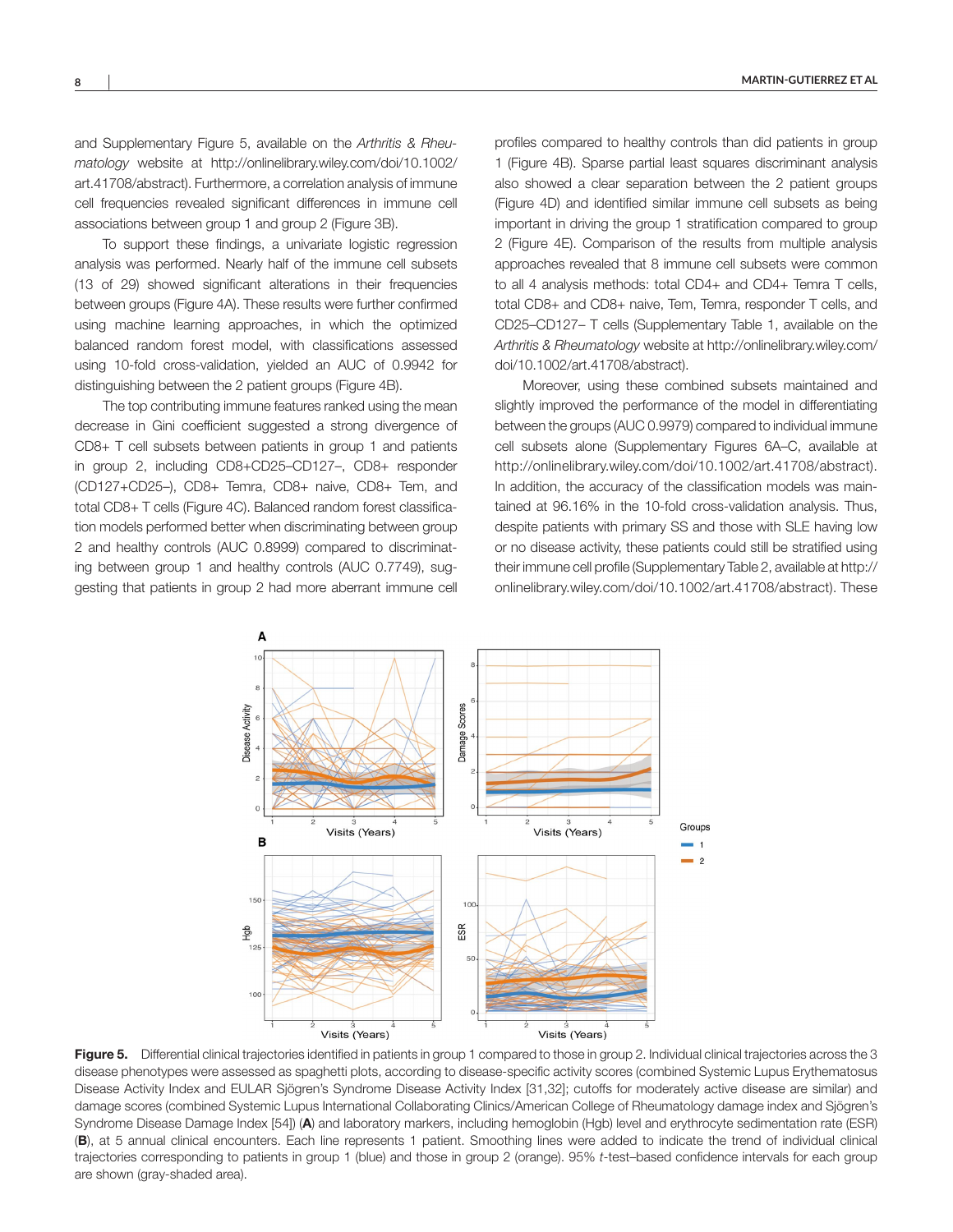findings suggest that differences in global immunologic features in these patients are a reflection of the underlying immunopathogenesis of shared pathogenesis, rather than being a reflection of the level of disease activity or the specific disease diagnosis.

**Increased disease activity in patients in group 2.** To assess whether the distinct immunologic profiles also reflect differences in clinical and disease features, laboratory markers (including anti-Ro and anti-La autoantibodies and rheumatoid factor), disease activity and damage scores, and treatments were compared between patients in group 1 and group 2 at the time of sample collection (Supplementary Table 3 and Supplementary Figure 7, available at [http://onlinelibrary.wiley.com/doi/10.1002/art.41708/](http://onlinelibrary.wiley.com/doi/10.1002/art.41708/abstract) [abstract\)](http://onlinelibrary.wiley.com/doi/10.1002/art.41708/abstract). Patients from both groups had had similar disease outcomes and serologic biomarker levels overall, although patients in group 2 had a significantly elevated erythrocyte sedimentation rate (ESR), decreased hemoglobin (Hgb) levels, and increased ESSDAI scores compared to patients in group 1, suggesting that the disease state was more active at baseline in group 2, although disease activity was still predominantly low overall. In addition, frequencies of different therapies were not significantly different between SLE patients in group 1 and SLE patients in group 2 (SLE patients have more treatment options compared to the options available for patients with primary SS) (Supplementary Table 4, available at [http://onlinelibrary.wiley.com/doi/10.1002/art.41708/](http://onlinelibrary.wiley.com/doi/10.1002/art.41708/abstract) [abstract\)](http://onlinelibrary.wiley.com/doi/10.1002/art.41708/abstract), thus suggesting that the identified immune cell signatures were not driven by differences in treatment, but rather could reflect the underlying disease pathogenesis.

To further investigate whether the grouping was clinically meaningful as a potential predictor of disease course, a wide range of clinical measurements were collected longitudinally at 5 subsequent annual encounters, including serologic markers and disease-specific outcome measures. Individual patients' disease trajectories for these assessments were compared between group 1 and group 2. Over the 5-year clinical encounter timeframe, patients in group 2 had overall higher disease activity compared to patients in group 1. Although, as expected, disease activity fluctuated over time in the SLE and SLE/SS patient groups (measured using the SLEDAI-2K), despite patients having low disease activity (SLEDAI-2K <3), there was a general trend toward more active SLE in group 2. The ESSDAI scores were characterized by less fluctuation over time and were marginally increased in the patients with primary SS and those with SLE/SS from group 2. Interestingly, all patients in group 2, irrespective of diagnosis, had increased SDI damage scores (Figure 5A and Supplementary Figure 8, available on the *Arthritis & Rheumatology* website at [http://onlinelibrary.](http://onlinelibrary.wiley.com/doi/10.1002/art.41708/abstract) [wiley.com/doi/10.1002/art.41708/abstract\)](http://onlinelibrary.wiley.com/doi/10.1002/art.41708/abstract). Patients in group 2 overall also had decreased Hgb levels and elevated ESR, which corresponded to their slightly more increased disease activity (Figure 5B). No other laboratory biomarkers had the capacity to discriminate between patients in group 1 and group 2.

**Correlations between immune cell subtypes and baseline clinical measurements.** To assess whether the distinct immune cell profiles identified across the 3 disease phenotypes were associated with distinct clinical features, a correlation analysis was performed within the mixed patient population. Correlations between the immune cell frequencies and clinical characteristics of patients in each group were calculated using Pearson's correlation coefficients (Supplementary Figure 9, available on the *Arthritis & Rheumatology* website at [http://onlinelibrary.](http://onlinelibrary.wiley.com/doi/10.1002/art.41708/abstract) [wiley.com/doi/10.1002/art.41708/abstract\)](http://onlinelibrary.wiley.com/doi/10.1002/art.41708/abstract). In concordance with the baseline immune cell phenotype characterization and trajectory analysis, ESR was significantly correlated with 4 CD8+ T cell subtypes, 3 CD4+ T cell subtypes, and 2 B cell subpopulations, which overlapped with the cell subsets driving the K-means clustering of patients in groups 1 and 2. Hgb level only correlated positively with the frequency of CD8+ Tcm cells in the mixed patient population. Disease damage scores across the mixed patient populations significantly correlated with CD8+ T cell frequencies, including CD8+CD25–CD127, CD8+ responder T cells, and CD8+ Temra cells, which were the top ranked immune features from the machine learning models.

#### **DISCUSSION**

We propose new classification for patients with primary SS, those with SLE, and those with SLE/SS based on unique peripheral blood immune signatures that are predictive of distinct longterm disease activity and damage trajectories in those with low or no disease activity. The 2 patient groups (endotypes) spanning the diagnostic boundaries we describe here are robust, as they have been derived from a complex analysis with several crossvalidation steps.

Even if initial characterization of the 3 disease phenotypes included in our analysis showed differences in age and disease duration, as well as serologic markers and treatment, as previously reported in another study in patients with primary SS, those with SLE, and those with SLE/SS (36), we have shown for the first time that patients with primary SS and patients with SLE with low-to-moderate or no disease activity have very few significant differences in immunologic architecture. This comprised differences in 5 of 29 immune cell subsets, which included transitional Bm2′ cells, late memory Bm5 cells, IgD– CD27– B cells, and CD8+ naive and CD8+ Tem cells. Previous immunophenotyping studies in primary SS indicated a predominance of naive B cells, as well as lower frequencies and absolute numbers of memory B cells (37,38) and opposite trends in SLE (39), findings which were replicated in our study as well. The role of T cells in the pathogenesis of both primary SS (12) and SLE (13) has been established in the literature. SLE is associated with T cell functional alterations and increased effector and decreased regulatory T cell responses, while an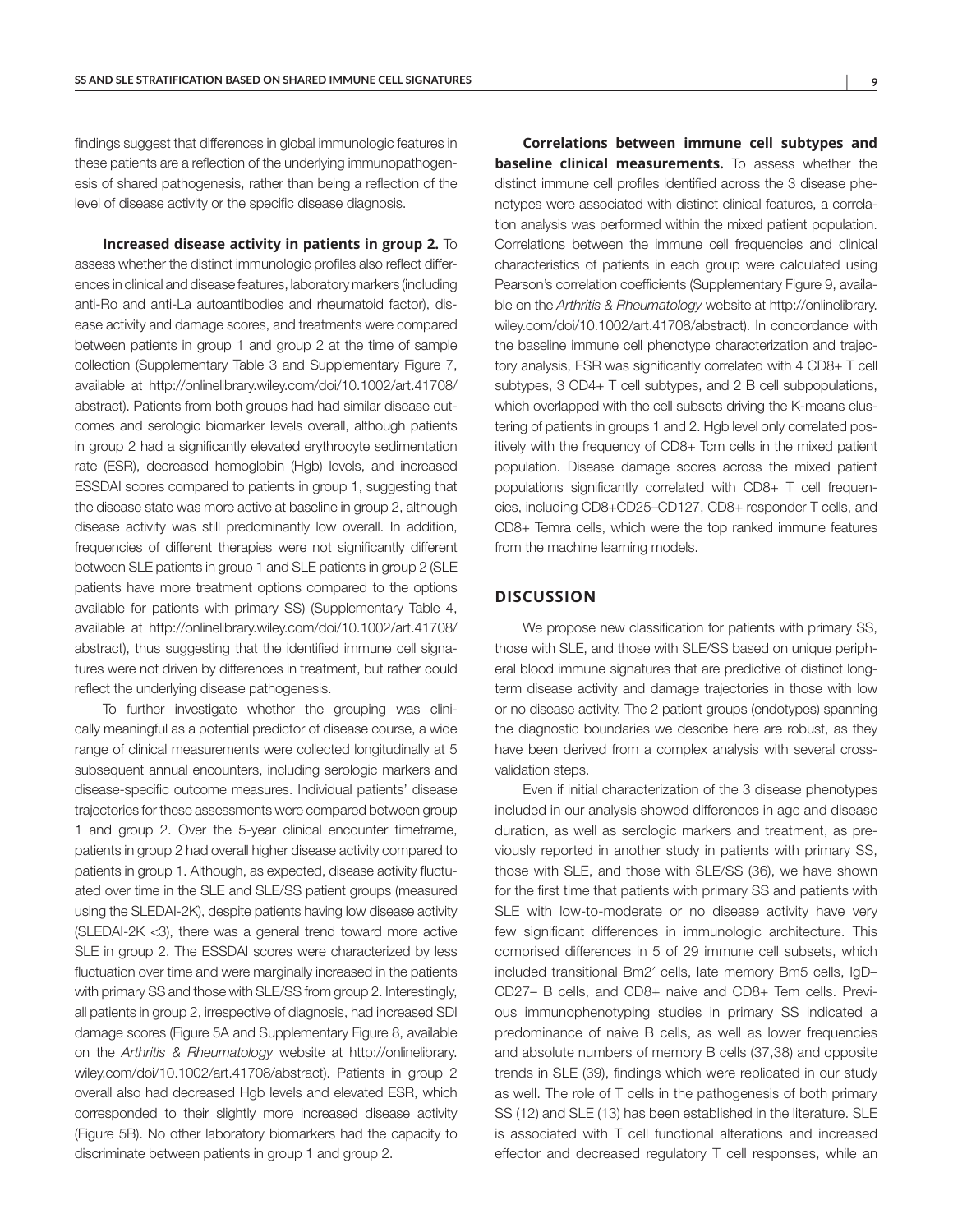overall shift toward Th1 phenotype activation has been previously identified in primary SS.

Our analysis identified 2 new disease endotypes within our mixed cohort, which were characterized by differential immune signatures that had a higher capacity for discriminating between patients than the immune signatures associated with the diagnostic label (receiver operating characteristic curve 0.99 compared to 0.70). These findings highlight the shared immunopathogenic processes underlying primary SS and SLE manifestations that are likely to be more relevant for treatment selection strategies than basing treatment selection on disease diagnosis alone. In addition, the altered immune landscape associated with the 2 endotypes had predictive value for determining long-term disease trajectories related to disease activity and damage.

Previous patient stratification approaches in primary SS and SLE were mainly directed at cohorts of patients with the same diagnosis, despite the use of shared treatment strategies across many autoimmune rheumatic diseases. However, potential biomarkers shared by different autoimmune diseases have been described, including an expanded CD8+ memory T cell population associated with poor prognosis in both small vessel vasculitis and SLE (40) or elevated expression of genes related to CD8+ T cell responses, which correlated with poor prognosis in Crohn's disease and ulcerative colitis (41). This suggests that exploring biomarker commonalities within autoimmune diseases could expand the understanding of their potential shared pathogenic mechanisms. Prior efforts to elucidate the molecular heterogeneity of SLE revealed that IFN signatures are associated with disease activity (21,42) and the enrichment of neutrophil transcripts during the progression to active nephritis (21) also revealed transcriptional fingerprints that were shared across various autoimmune, inflammatory, and infectious diseases and were found to be associated with SLE disease progression (43). Our future studies will focus on exploring the role of these signatures in our patient groups.

Several B cell–targeted biologic therapies have been separately investigated in both patients with primary SS and patients with SLE (16,44). However, the only licensed anti–B cell biologic therapy for SLE (belimumab) is only approved for use in patients with nonrenal SLE manifestations (45) and has no proven clinical efficacy in primary SS, despite findings showing that this treatment normalizes the B cell frequency, phenotype, and function in patients with primary SS (46). Anti-CD20 monoclonal antibody therapy failed to meet the primary end point evaluated in randomized controlled trials in primary SS or SLE, despite being associated with some benefits (47,48) and being proven effective in other studies and case series (49–51). Exciting data have recently emerged regarding the potential clinical efficacy of a new biologic therapy for primary SS, ianalumab, which has a dual mode of action combining BAFF receptor inhibition and B cell depletion (52). Therefore, to date, the limited therapeutic success in primary SS and SLE emphasizes the need to rethink the way that treatment targets are selected, in order to pinpoint the role of shared pathogenic communalities across diseases, rather than selecting patients based on diagnostic labels or composite measures of disease activity.

The likely impact of our findings will include a new classification of patients with primary SS based on one of the two immune signatures derived from this analysis, using a simplified immunologic toolkit that includes the immune markers that drove patient clustering in group 1 compared to group 2. As patients included in group 1 had better outcomes based on disease trajectories, with no difference in medications used, and also had CD4+:CD8+ T cell ratios within normal range (compared to significantly increased ratios in group 2;  $P < 0.0002$ ), we can hypothesize that patients with a group 2 immune signature across the 3 disease phenotypes could benefit from treatment with mycophenolate mofetil (which has been shown to restore the significantly lower CD4+:CD8+ T cell ratio associated with SLE in patients who responded to treatment with mycophenolate mofetil [53]). Also, since treatment with belimumab is associated with the depletion of naive and transitional B cells in patients with primary SS who responded to therapy (46), we could hypothesize that patients with primary SS stratified in group 1 are more likely to respond to belimumab, as they have an increased transitional B cell (Bm2′) signature.

Further research, including patient stratification, using the identified signatures to determine inclusion in interventional clinical trials of therapies that predominantly target B cells (rituximab, belimumab) compared to T cells (abatacept) is required to establish if the signatures we identified have predictive biomarker values for responses to certain therapies. In addition to stratifying patients for better treatment selection, our results can offer new therapeutic options for patients with primary SS who share immune signatures with selected SLE patients, by providing access to treatments licensed for use in SLE. This can lead to changes in clinical practice through the implementation of best-evidence personalized treatment strategies derived from interventional clinical trials using the stratification tool we are proposing here, to improve the benefit to the patient and justify access to existing SLE treatments for selected patients with primary SS.

Although patients included in our analysis have wellcontrolled or mild-to-moderately active disease, the disease trajectory analysis identified differences in accumulated damage over time between the 2 groups and higher ESSDAI scores in group 2, suggesting that closer monitoring may be required for patients with a group 2 immunologic signature. Investigating the immune signatures associated with various severe organ and system flares, as well as exploring the immune signatures present in target-organ tissue biopsy specimens, were beyond the scope of this study, as this would have introduced additional confounding factors and would have required a much larger sample size.

Our study has certain limitations: the patients were all women and all had well-controlled or mild-to-moderate disease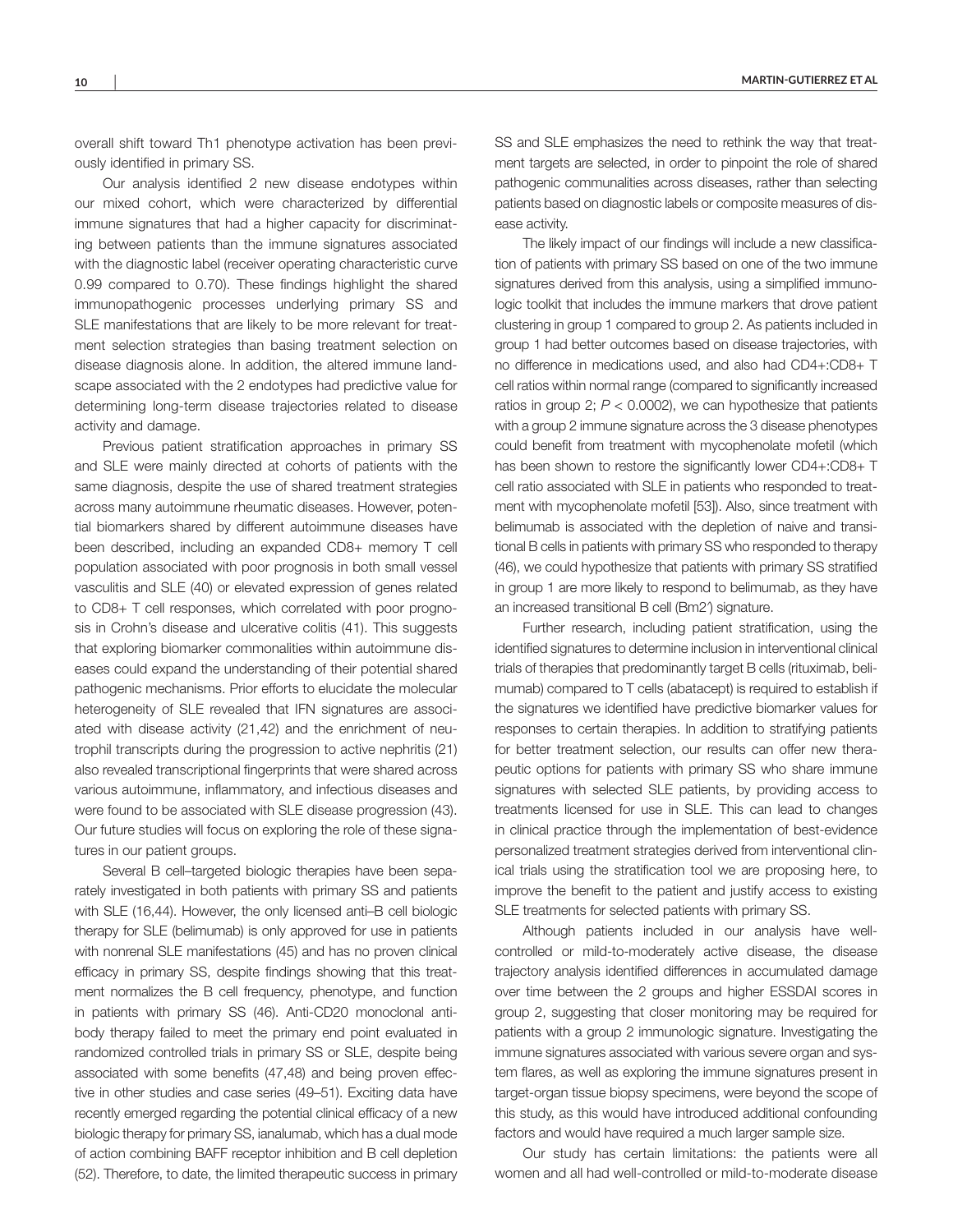activity; therefore, we were unable to evaluate the influence of sex bias or the impact of high disease activity or severe flares on the identified immune signatures. This was an exploratory study; therefore, corrections for multiple comparisons were not performed so that potentially important markers would not have been excluded; thus, Type 1 family-wise errors could occur for some analyses. External validation will be required to assess whether the identified signatures can be reproduced in a study with a larger sample size, as well as to account for potential Type 1 family-wise errors and investigate whether other immune signatures, which this study had no statistical power to detect, could be identified. While in this study we stratified patients based on statistically significant differences in immune cell phenotype frequencies, functional experimental work is needed to categorically define whether patients in the stratified groups are immunologically similar, which will be the focus of future studies.

In conclusion, we propose the reclassification of patients with primary SS, patients with SLE, and patients with SLE/SS based on an immune cell toolkit comprising a limited immune cell set that can differentiate patients with high accuracy. Our results demonstrate that selection and validation of patients using machine learning approaches could be proven to be a suitable strategy to select patients for targeted therapeutic approaches.

#### **ACKNOWLEDGMENTS**

We thank Jamie Evans for expert support with the flow cytometry analysis and Eve McLoughlin for support with patient recruitment.

#### **AUTHOR CONTRIBUTIONS**

All authors were involved in drafting the article or revising it critically for important intellectual content, and all authors approved the final version to be published. Dr. Ciurtin had full access to all of the data in the study and takes responsibility for the integrity of the data and the accuracy of the data analysis.

Study conception and design. Martin-Gutierrez, Peng, Thompson, Robinson, Naja, Peckham, Wu, J'bari, Ahwireng, Waddington, Bradford, Varnier, Gandhi, Radmore, Gupta, Isenberg, Jury, Ciurtin.

Acquisition of data. Martin-Gutierrez, Peng, Thompson, Robinson, Isenberg, Jury, Ciurtin.

Analysis and interpretation of data. Martin-Gutierrez, Peng, Thompson, Robinson, Naja, Peckham, Wu, J'bari, Ahwireng, Waddington, Bradford, Varnier, Gandhi, Radmore, Gupta, Isenberg, Jury, Ciurtin.

## **REFERENCES**

- 1. Pasoto SG, Adriano de Oliveira Martins V, Bonfa E. Sjögren's syndrome and systemic lupus erythematosus: links and risks [review]. Open Access Rheumatol 2019;11:33–45.
- 2. Nordmark G, Kristjansdottir G, Theander E, Eriksson P, Brun JG, Wang C, et al. Additive effects of the major risk alleles of IRF5 and STAT4 in primary Sjogren's syndrome. Genes Immun 2009;10:68–76.
- 3. Hom G, Graham RR, Modrek B, Taylor KE, Ortmann W, Garnier S, et al. Association of systemic lupus erythematosus with C8orf13- BLK and ITGAM-ITGAX. N Engl J Med 2008;358:900–9.
- 4. Lessard CJ, Li H, Adrianto I, Ice JA, Rasmussen A, Grundahl KM, et al. Variants at multiple loci implicated in both innate and adaptive

immune responses are associated with Sjogren's syndrome. Nat Genet 2013;45:1284–92.

- 5. Imgenberg-Kreuz J, Almlof JC, Leonard D, Sjowall C, Syvanen AC, Ronnblom L, et al. Shared and unique patterns of DNA methylation in systemic lupus erythematosus and primary Sjogren's syndrome. Front Immunol 2019;10:1686.
- 6. Toro-Dominguez D, Carmona-Saez P, Alarcon-Riquelme ME. Shared signatures between rheumatoid arthritis, systemic lupus erythematosus and Sjogren's syndrome uncovered through gene expression meta-analysis. Arthritis Res Ther 2014;16:489.
- 7. Nezos A, Gravani F, Tassidou A, Kapsogeorgou EK, Voulgarelis M, Koutsilieris M, et al. Type I and II interferon signatures in Sjogren's syndrome pathogenesis: contributions in distinct clinical phenotypes and Sjogren's related lymphomagenesis. J Autoimmun 2015;63:47–58.
- 8. Crow MK. Type I interferon in the pathogenesis of lupus [review]. J Immunol 2014;192:5459–68.
- 9. Hanlon P, Avenell A, Aucott L, Vickers MA. Systematic review and meta-analysis of the sero-epidemiological association between Epstein-Barr virus and systemic lupus erythematosus. Arthritis Res Ther 2014;16:R3.
- 10. Nagata Y, Inoue H, Yamada K, Higashiyama H, Mishima K, Kizu Y, et al. Activation of Epstein-Barr virus by saliva from Sjogren's syndrome patients. Immunology 2004;111:223–9.
- 11. Dorner T, Giesecke C, Lipsky PE. Mechanisms of B cell autoimmunity in SLE [review]. Arthritis Res Ther 2011;13:243.
- 12. Singh N, Cohen PL. The T cell in Sjogren's syndrome: force majeure, not spectateur [review]. J Autoimmun 2012;39:229–33.
- 13. Mak A, Kow NY. The pathology of T cells in systemic lupus erythematosus [review]. J Immunol Res 2014;2014:419029.
- 14. Nocturne G, Mariette X. B cells in the pathogenesis of primary Sjogren syndrome [review]. Nat Rev Rheumatol 2018;14:133–45.
- 15. Shuai ZW, Huang Y, Zhang L, Cai J, Li M. Role of autoantibodies to various Ro60 epitopes in the decrease of lymphocytes seen in systemic lupus erythematosus and primary Sjogren's syndrome. Genet Mol Res 2015;14:10096–102.
- 16. Sada PR, Isenberg D, Ciurtin C. Biologic treatment in Sjogren's syndrome [review]. Rheumatology (Oxford) 2015;54:219–30.
- 17. Murphy G, Isenberg DA. New therapies for systemic lupus erythematosus: past imperfect, future tense [review]. Nat Rev Rheumatol 2019;15:403–12.
- 18. Fritzler MJ, Mahler M. Redefining systemic lupus erythematosus: SMAARTT proteomics [review]. Nat Rev Rheumatol 2018;14:451–2.
- 19. Voulgarelis M, Skopouli FN. Clinical, immunologic, and molecular factors predicting lymphoma development in Sjogren's syndrome patients. Clin Rev Allergy Immunol 2007;32:265–74.
- 20. Toro-Domínguez D, Martorell-Marugán J, Goldman D, Petri M, Carmona-Sáez P, Alarcón-Riquelme ME. Stratification of systemic lupus erythematosus patients into three groups of disease activity progression according to longitudinal gene expression. Arthritis Rheumatol 2018;70:2025–35.
- 21. Banchereau R, Hong S, Cantarel B, Baldwin N, Baisch J, Edens M, et al. Personalized immunomonitoring uncovers molecular networks that stratify lupus patients [published erratum]. Cell 2016;165: 1548–50.
- 22. Mingueneau M, Boudaoud S, Haskett S, Reynolds TL, Nocturne G, Norton E, et al. Cytometry by time-of-flight immunophenotyping identifies a blood Sjogren's signature correlating with disease activity and glandular inflammation. J Allergy Clin Immunol 2016;137:1809–21.
- 23. Thorlacius GE, Hultin-Rosenberg L, Sandling JK, Bianchi M, Imgenberg-Kreuz J, Pucholt P, et al. Genetic and clinical basis for two distinct subtypes of primary Sjogren's syndrome. Rheumatology (Oxford) 2021;60:837–48.